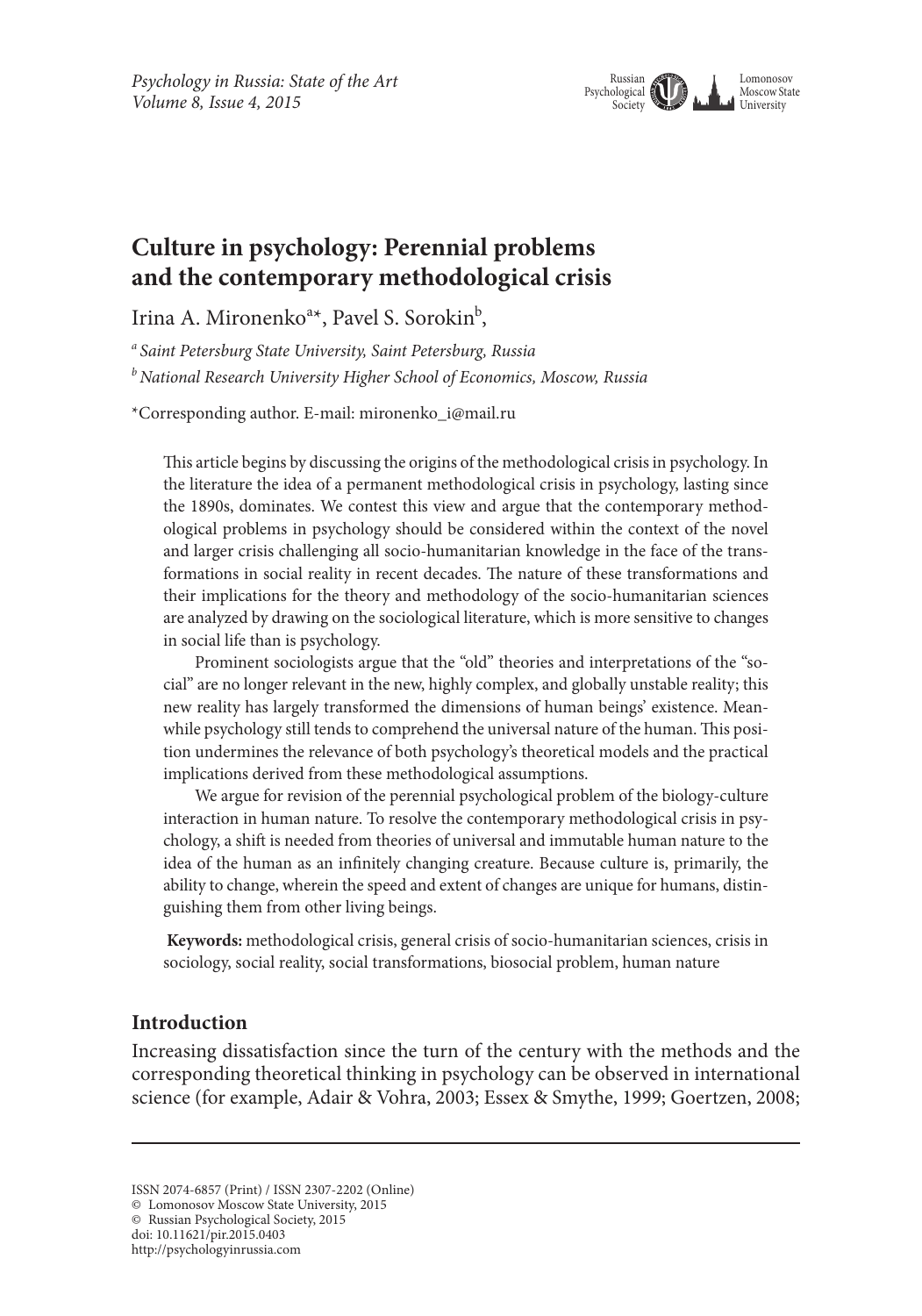Grace, 2001; Koltsova, 2007; Mazilov, 2006; Michell, 2003; Mironenko, 2007, 2008; Schwarz, 2009; Toomela, 2007; Valsiner, 2010; Yurevich, 1999, 2005; Zhdan, 2007; Zittoun, Gillespie, & Cornish, 2009).

Common complaints about mainstream methodology are: fragments rather than wholes and relationships are analyzed; simple trait differences rather than complex psychological types are studied; data are not systematically related to complex theory; there is more concern with the accumulation of facts than with general theory (Toomela, 2007).

Indeed, quantitative calculations of separate parameters without necessary interpretations, on the one hand, and blurred qualitative descriptions of particulars without generalizations, on the other hand, both of which are dominant in modern mainstream research, contribute to imbuing psychological science with a growing inventory of scattered facts that do not lead to genuine understanding of human personality and essential qualities of humans. As a result we find a decrease in the prestige of psychological science, which manifests itself in methodological selfassessment of its status as a crisis as well as in a general decline in its value in public consciousness.

Understanding the origins of the current situation and identifying the causes of the crisis in contemporary psychology are necessary for finding a way out, just as treatment is impossible without a diagnosis and a remedy must address not only the symptoms but the causes of a disease.

#### **Is it still the same old crisis?**

What are the origins of the actual crisis in psychology? In the literature the idea of a permanent methodological crisis in psychology, lasting since the 1890s, dominates. As has been noted many times (Veresov 2010; Yurevich 1999, 2005; and others), assessments of methodological crises in psychology given by William James, Karl Bühler, Lev Vygotsky, and others, do not differ much from modern assessments.

Should we accept this view? Should we consider that, in psychological science for more than a century of its development, there were no changes radical enough to revise its general condition? New schools appeared; the norms and ideals of science changed in the course of the transformation of classical science into nonclassical and post-non-classical science; psychology became a mass profession, which significantly changed the ratio of academic to applied research and the structure of the professional community. Can it still be the *same* crisis in psychology? It hardly seems possible.

Moreover, the discourse of the renowned crisis of the late 19th century to the first third of the 20th century was and still is focused on the problem of the disunity of psychological science, on the lack of mutual understanding and constructive cooperation by theoretical schools (Hyman & Sturm, 2008; Koltsova, 2007; Mazilov, 2006; Yurevich, 1999, 2005, 2009; Zhdan, 2007). The key idea of the "old crisis" discourse was that various schools and traditions in psychology lack cohesion and integrative efforts. As a result there is hardly any concept or theory that is accepted and understood in the same way by everybody in the scientific community. Psychological academia is scattered and disunited, and this condition stops it from progressing further. Epistemological problems, although discussed, were and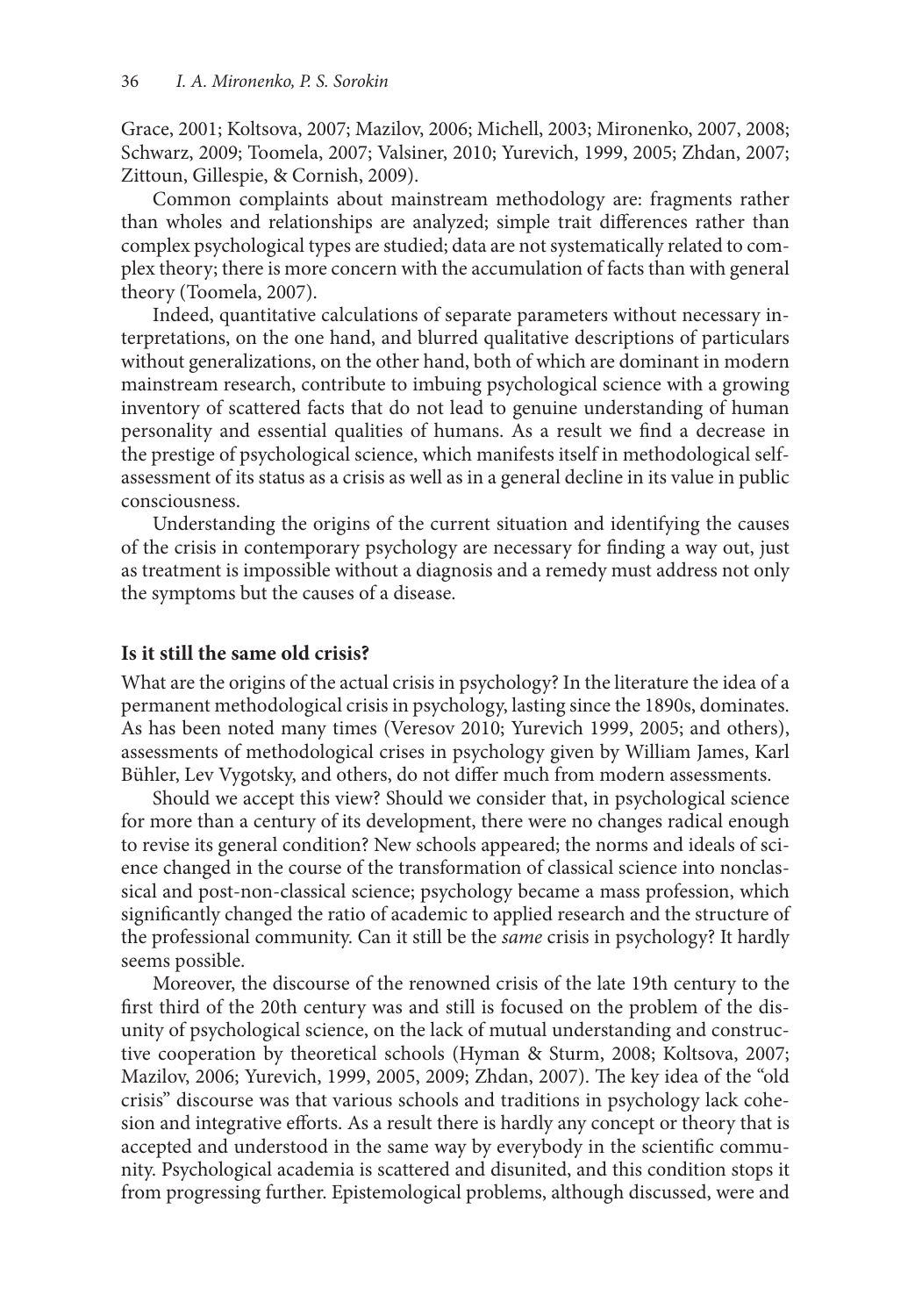are considered by most authors in the context of this disunity and are understood explicitly or implicitly as spawned by it.

However, we believe that there is every reason to assume that disunity is no longer a problem for mainstream scientific psychology and that the crisis of competing theories has largely been overcome (Mandler, 2011). We assume that this development was a natural consequence of the fact that in the second half of the 20th century in developed countries psychology became a mass profession in a globalizing world that required the development of common standards for professional practice and education (Mironenko, 2008). The contemporary discourse of the crisis includes discussion of epistemological problems as well as did discourse about the old crisis, and these problems are largely the same, but the factor causing the aggravation of these problems is no longer the disunity of great schools in psychology.

From time to time, a discourse on a crisis arises in the literature that gives grounds for the idea of a permanent, on-going crisis. However, we believe that regarding periods of that discourse arousal as different crises is more meaningful and constructive than the idea of one, continuing crisis. This change allows us to pass on from discussing perennial, intractable ontological problems of psychology to finding ways to overcome contemporary problems.

### **The temporal and spatial scope of the crisis**

We fully agree with the assessment of the current state of psychological science as a crisis, but we think that the current crisis (a) does not cover the entire period of the 20th century and (b) at present is not limited to psychology; its roots should be sought in an area not limited to the history of psychological science.

We assert that it was not until the late 1980s that the first signs of the contemporary crisis appeared and that complaints about the mainstream methodology started to be constantly discussed in the literature. The word *crisis* along with *psychology* has appeared fifty times in the titles of publications on psychology listed in Scopus since 1966. Of these, 21 are not about the methodological crisis in psychology (they refer to crisis and trauma psychology, for example). The resulting 29 publications, which dwell on the methodological crisis in psychology, are distributed evenly, 1 or 2 each year beginning in 1987. However, from 1966 to 1987 there is not a single article on this crisis. Since 1987 papers on the methodological crisis in psychology have appeared regularly. We consider the main manifestation of this crisis to be the fact that this discourse has formed in the literature. Thus, we'll proceed below to discover the causes of the contemporary crisis. We start with the assumption that the crisis occurred in the last decades of the 20th century.

Another important issue is that we assume that currently we are witnessing a general crisis in human and social sciences, including psychology. Therefore we believe that the analysis of the causes and manifestations of the current crisis in psychology can benefit if it is not limited to the history of methodological thinking in psychology and psychological studies in the 20th century.

The general crisis in the social sciences has been clearly discussed in the literature since the late 1980s (Auerbach, 2006; Batygin, 2004; Oak, 2007). However, this discourse has not yet received sufficient attention from psychologists.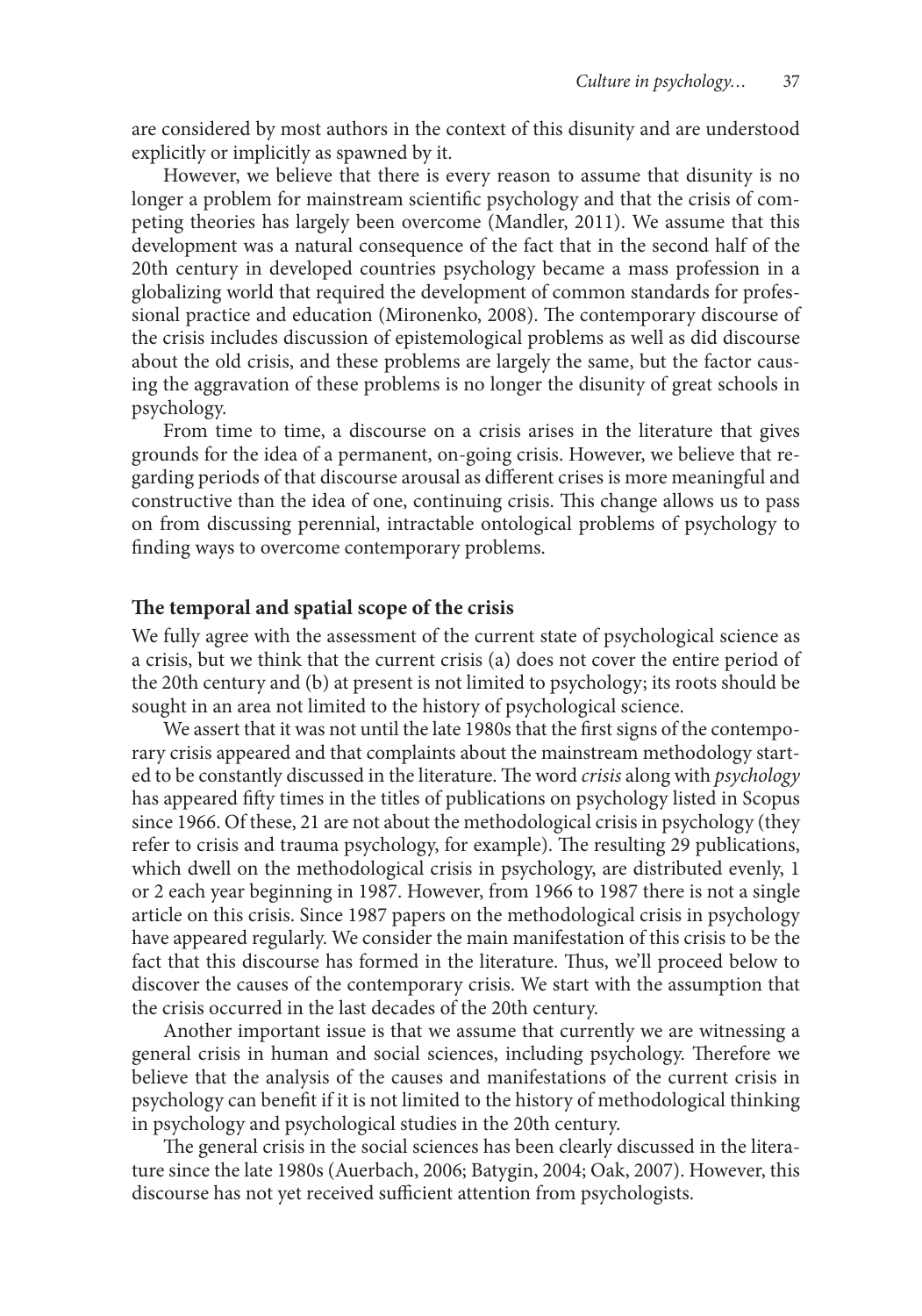We believe that considering the actual crisis of psychology as part of a general crisis of social sciences and humanities will allow us to reveal the nature of the crisis and to separate the factors generating the crisis from the perennial problems and contradictions in psychology (between applied and academic science, for example).

In the social and humanitarian disciplines, perhaps the most striking manifestations of the crisis we encounter today are in sociological science. Like psychology, in the last decades sociology has been experiencing complaints about its conditions, which have often been characterized as critical. Through the 1990s and across the millennium years, repeated concerns were expressed about the discipline's decline (Cole, 2001; Turner & Turner, 1990). The discourse of crisis in sociology has significantly intensified since 2007 as a result of the works of Back (2012), Crompton (2008), Gane (2011), McKie & Ryan (2012), Savage & Burrows (2007), Webber (2009), and others. Between January 2007 and November 2013 the word "crisis" along with "sociology" appeared 27 times in the titles of publications on social sciences listed in Scopus.

## **The causes and determinants of the contemporary crisis in sociological discourse**

In general, the frame of crisis discourse in sociology has much in common with debates in psychology. Both sciences are full of complaints about empirical, theoretical, and practical issues, and in recent decades the tension of the debates has increased significantly.

Is it just a coincidence that two sciences whose subject domains overlap are experiencing separate crises at the same time? That seems highly unlikely. We argue that contemporary crises in the two sciences not only proceed in a similar manner but have common origins and common causes. Let us consider the analysis of the crisis in sociology; perhaps we will find ideas that help us to see anew the crisis in our own science and to discover its causes.

The causes and determinants of the current crisis constitute a major part of the crisis discussions in the sociological literature. There are several approaches to explaining the contemporary crisis in sociology:

- 1) The "traditional" explanation in terms of "old diseases"
- 2) The "institutional" explanation in terms of current bureaucratic organization and the institutional arrangement of sociological science
- 3) The "historical" explanation in terms of radical changes in social life that challenge sociological research with new realities

Although the first two explanations are to a large extent similar to explanations for the crisis in psychology, the third one seems not to be so common and deserves our close attention.

The historical explanation focuses on changes in social, economic, political, and cultural realities that produce new structures and institutions and therefore constitute a major challenge to sociology to cope with these transformations with adequate methodological tools. Changes in theory arise from the clash between the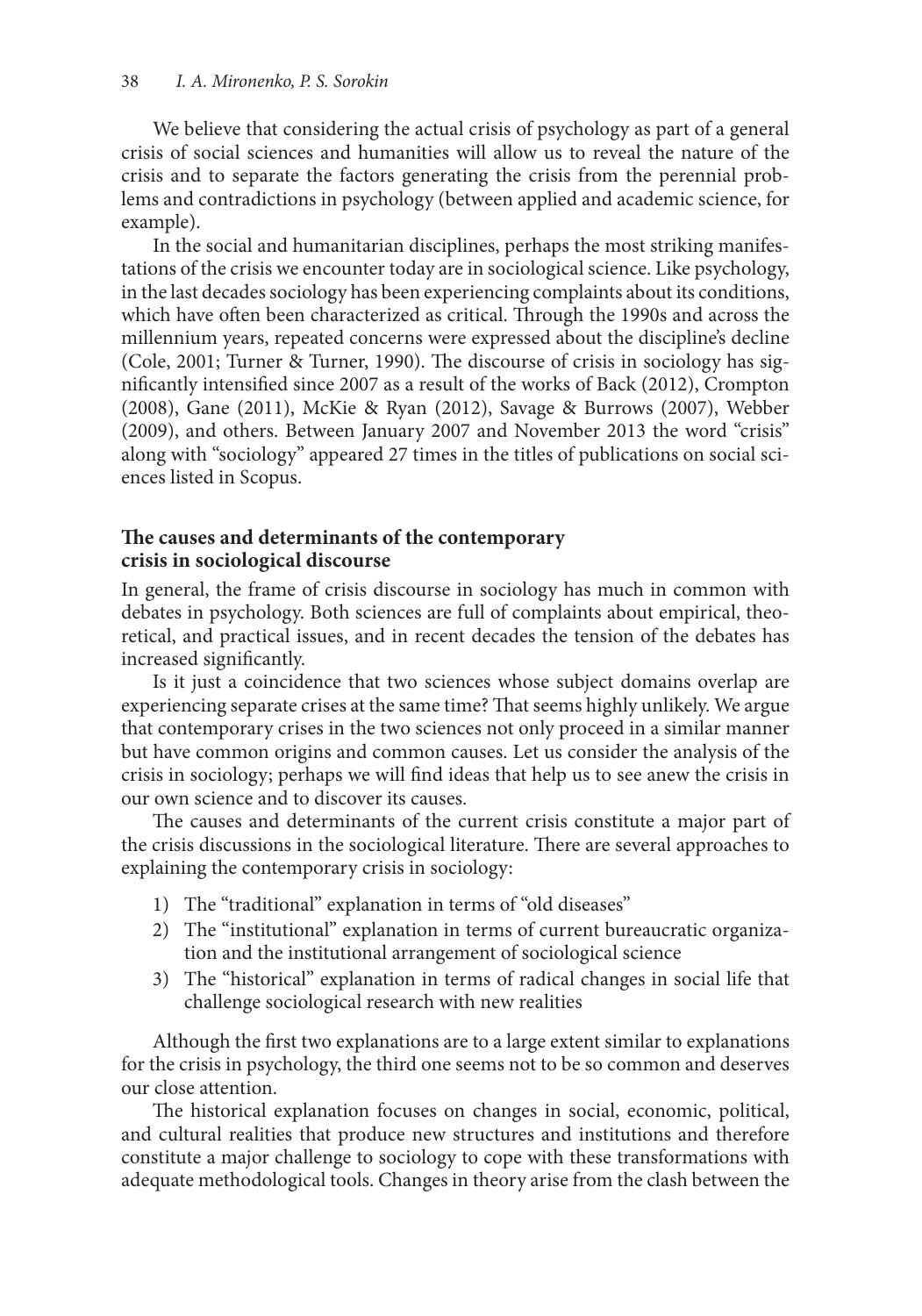changing structures of scientists' reality and preexisting theories. The discourse on radical social changes constitutes a significant part of contemporary sociological debates on global social change and the related methodological challenge, which contemporary sociology still fails to meet.

According to the theories of Beck (2000), Giddens (2007), Lash (2009), Urry (2000), and others, we are living in a world that is dramatically different from the one assessed in earlier sociological theories, which are now unsuitable for the analysis of the new social reality. It is suggested that contemporary sociology is confronted with "a newly coordinated reality, one that is open, processual, non-linear and constantly on the move" (Adkins and Lury, 2009, p. 16). Lash argues that in the 21st century we are facing a "social reality of global flows, mobilities, and uncertainties" (2009, p. 185). In these conditions the classical approach of social theory centering on the question "How is society possible?" — becomes irrelevant because it presupposes a conception of society as a real social phenomenon. For Lash, "It is no longer a question of finding the conditions of security of the social but being attentive to and describing this uncertainty" (p. 185).

Beck calls for a new type of sociological imagination that is needed for understanding the contemporary shape of global society. For Beck (2000), a "second modernity" emerged in the late 20th century. This phenomenon necessitates the embrace of otherness and a cosmopolitan vision for sociology. He argues that sociological analysis must move beyond the notion of a territorially bounded society because of the impact of mobility, globalization, and interdependence on social formations. It seems that it is no longer a question of finding the stable characteristics of the "social" but rather being attentive to the uncertainty that undermines the usual modes of thinking about society.

As for the challenge of the applied value of sociology, should we be surprised that academic science, which has failed to grasp reality because of the lack of adequate tools, is less useful for practice than applied research, which is less theoretically coherent but more responsive? It is plausible to suggest that if sociologists could enter the public discourse with a convincing and consistent vision of the social world and have a proper methodological toolbox to offer, they would become an essential part of society's development.

As we have seen, in sociology the idea that the cause of the crisis is a radical change of the very subject of science is discussed. The fact that in psychology such ideas are hardly conceived of may be the result of psychology's still being oriented mainly to comprehending the universal nature of the human. Meanwhile the time has come to realize that it is no longer a question of finding the stable characteristics of "the human" but rather being attentive to the uncertainty that undermines the usual modes of thinking about "the human.

# **Comprehension of culture in psychology the contemporary crisis**

The contemporary crisis in psychology is due to changes in social reality, the scale and speed of which the old concepts cannot comprehend. As has repeatedly been noted in the literature (Castro & Lafuente, 2007; Marsella, 2012; Moghaddam, 1987; Rose, 2008), 20th-century mainstream psychology developed on the basis, first, of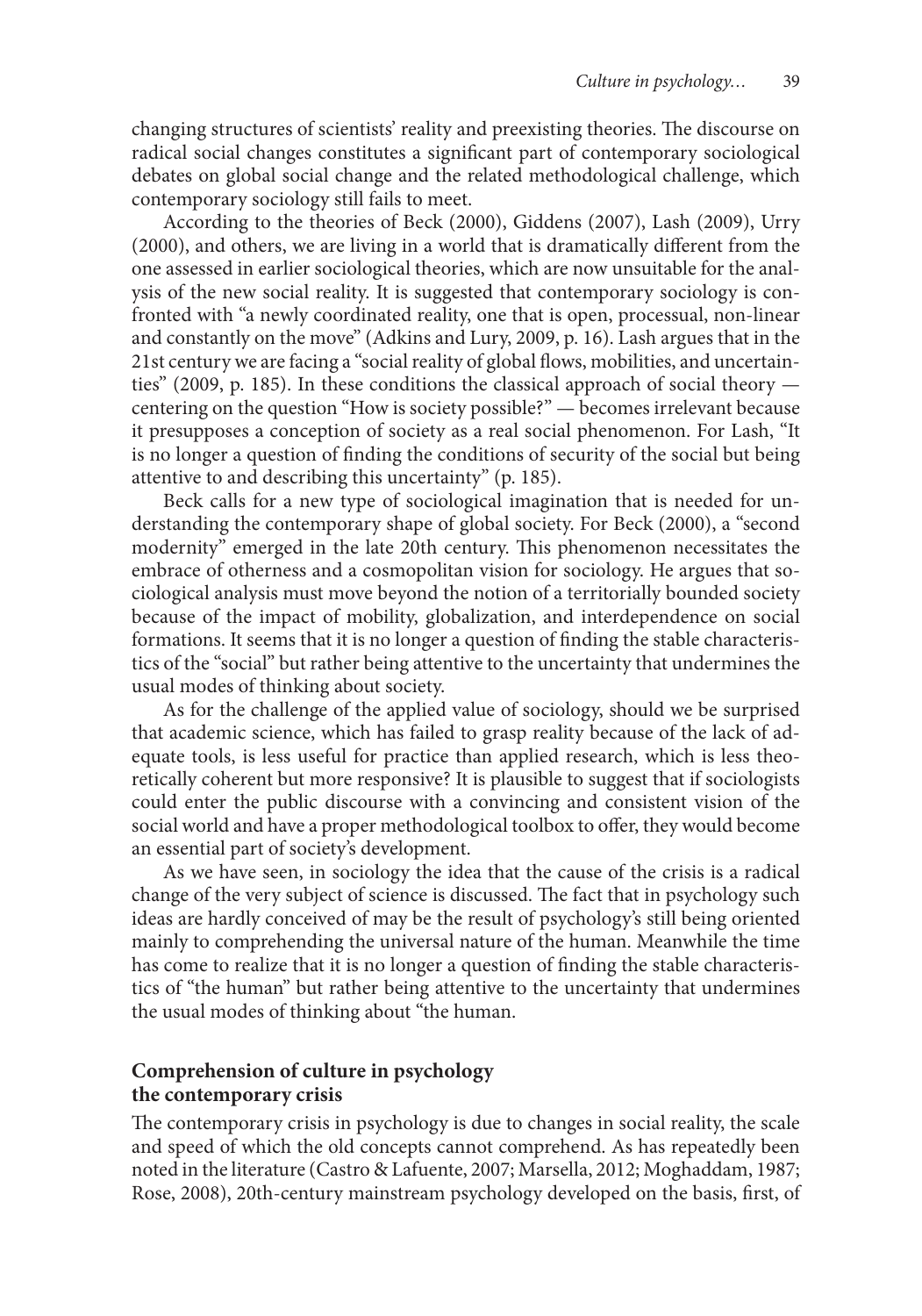assessments of the personality of a human belonging to contemporary Western culture and, second, psychological practices of culturing traits sought after in Western culture — These psychological characteristics acquired the status of universality in mainstream psychology, as exemplified by the concept of "universal human values." Because it took a Western native for a human in general, mainstream psychology is dominated by an implicit tendency to blur boundaries between human culture and human nature and to perceive both as basically static. Culture is regarded here as a kind of superstructure on the foundation of biology, and the unity of nature and culture in humans is considered as somewhat indivisible and forever given and specified. Within the context of this mythology, addressing the issue of the biological bases of psychological features is perceived as reductionism, and defining differences between animal and human, as a plea for cruelty to animals.

Such a metaphysical approach does not fit the reality of the contemporary, transforming multicultural world. The unity of nature and culture in humans is based not only on affinities but also on contradictions, and these contradictions account for the dialectics of change and development, both cultural and biological. Rose (2013) rightly notes that human sciences today have to rethink their relation to biology, as the successful development of biology in the 21st century has opened the possibility to consider it not as a limitation and fatal predetermination but rather as an opportunity and potential for development. Still more necessary for human sciences today is to rethink their relation to culture. A shift is needed from fixation on static concepts and implicit theories of immutable human nature to the idea of humans as infinitely changing creatures because culture is, primarily, the ability to change, the speed and extent of changes being unique for humans among other living beings.

Definitely, humans are animals. However, they are different from other animals because they have culture and the ability to adapt socioculturally. Such adaptations are the most rapid and radical in nature; they include not only adaptation to the environment but also the possibility of changing the environment and oneself. Contemporary cultural psychology attaches great importance to language acquisition and practices and pays a great deal of attention to the early stages of human language and conscience development and to mechanisms that provide entrance into the culture for an infant. However, (*it's not a result, it's a paradox. И*скажен смысл. Не в результате, а вопреки выше сказанному ок) we can find hardly any attempts to answer the question What is the difference between the communication processes in which the human baby and the animal cub are involved with their mothers? Moreover, in oral discussions, this question is usually perceived as irrelevant and inappropriate and as one for which there can be no clear, intelligible answer.

Meanwhile, some answers have been suggested (Mironenko, 2009). The signals that animals use in communication are comprehensible to all representatives of the species, while human languages are different (Leontiev, 1965/1981; Porshnev, 1974). Human language is fit for one task in addition to message transmission: withholding information from outsiders. In places of the compact residence of different cultures, such as the Caucasus, many languages exist in a small area. As a result, cultures do not mix; they retain their individual identity. Signals of human language are conditional and culturally specified; their connection to reality is me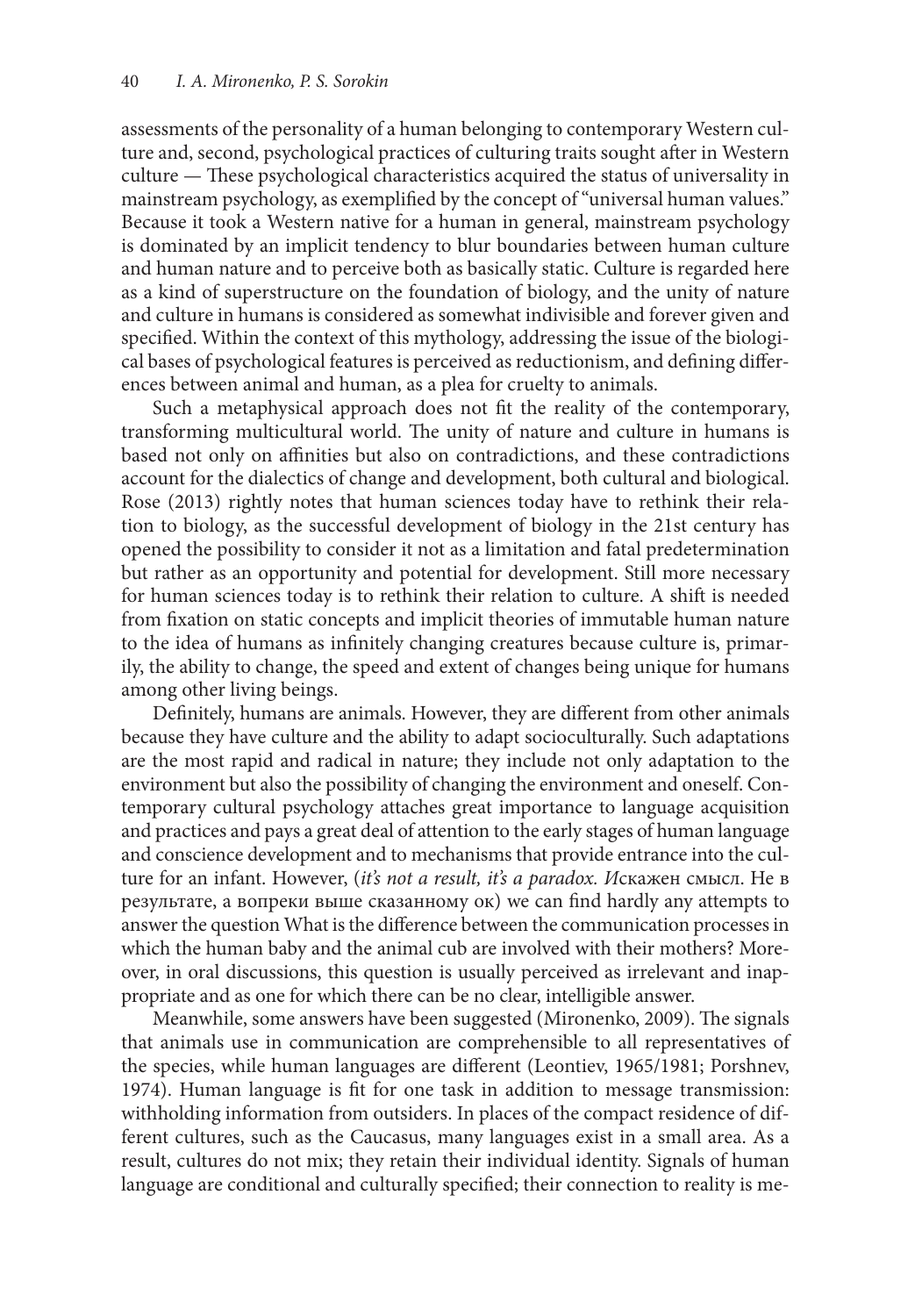diated by culture. This is an essential feature of human language that distinguishes it from the "language" of animals from the first moments of life.

Another basic difference is that the signals animals use in communication are always directly related to vital needs and emotions, while human language provides not only orientation in the environment but also social interaction and survival of the individual and the group. Here we find conventional signs, and the relationship of the object and the sign is no longer a direct and inseparable one (Leontiev, 1965/1981; Vygotsky, 1997). Here the link between the object and the subject's attitude toward it is also not syncretic. Such a link provides an opportunity for reflection the possibility of developing consciousness and self-awareness. Through language, a new type of reality emerges, one composed of conventional signs and conventional rules of operating on them, and, with the ability to operate and create plans in this new sign reality, active transformation of the material environment becomes possible.

In the mainstream discourse, the fact is virtually neglected that commonly quoted Vygotsky counterposed drastically higher mental functions, which he called cultural and believed to be specific only to humans, to the "natural" functions, which both humans and animals have. Vygotsky is popular mainly among specialists in the "linguistic turn" in cultural psychology<sup>1</sup> but perhaps the most striking example of the development of his ideas is found in neuropsychology, in Vygotsky's colleague A. R. Luria's theory of the dynamic brain localization of higher mental functions (Luria, 1962, 1963). Luria proved that unlike "natural" functions, which are linked to specific brain structures, higher mental functions are organized as chains of conditional reflexes that are receptive to dynamic transformations and substitutions of brain units.

The implicit idea of cultural differences as being somewhat superficial, not affecting the basics of the human psyche, does not allow psychological science to reflect social reality adequately and to be useful to society in an age of tremendous speed and scale in cultural transformations. This type of psychology does not fit the reality of the contemporary multicultural world either for theoretical assessment or, even more important, for practice. A most important cause of the crisis in mainstream psychology is the confusion of ideals and values we are witnessing in the contemporary multicultural world ; in this world, people have to understand each other and interact in situations of uncertainty and in a mix of civilizations with a multiplicity of values. Of special importance for understanding the problem is the moral conflict that arises in the course of interactions among people who belong to cultures embodying incompatible values and reference points (Mironenko, 2013). This kind of situation is not new or previously unknown in human history. Today, however, it is becoming:

ubiquitous, whereas previously relatively constant contacts among communities with different cultural-moral orientations were confined to certain areas where cultural communities lived in close proximity

<sup>&</sup>lt;sup>1</sup> Though interpretations of Vygotsky's ideas in the international literature are multiple and versatile (Dafermos, 2015).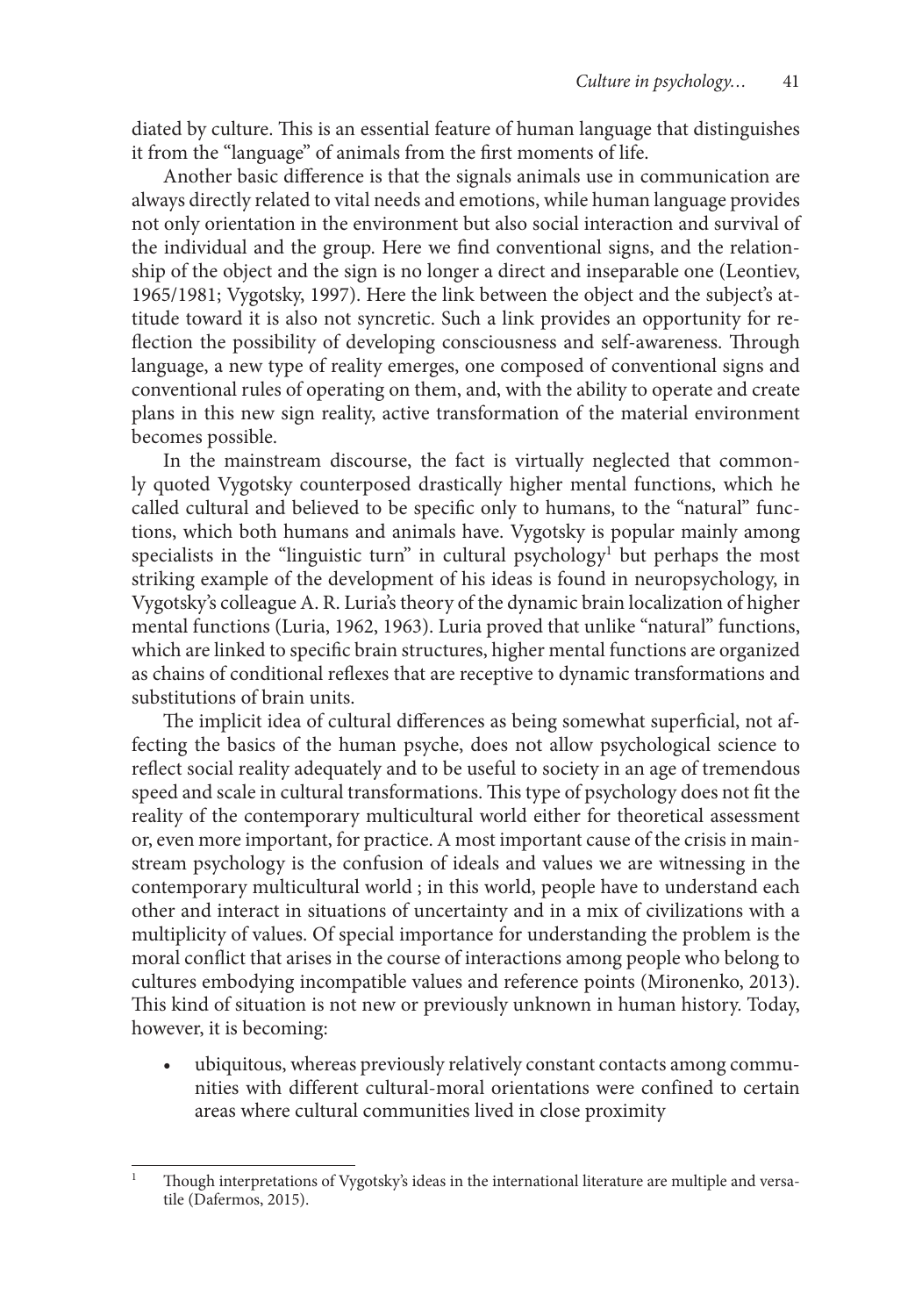- relatively constant, whereas previously it was intermittent, because even in those places where various cultural communities lived in close proximity "intercultural" communication was confined strictly to specific kinds of interaction
- universal, whereas previously such contacts were confined and entrusted to specially trained people, and in each culture there were rules and norms for communication with strangers and such contacts were monitored by the community and generally known

Today intercultural communication takes place everywhere and all the time; everyone is drawn into it, and rules are absent. In this kind of situation it may be expected that the more certain people are of the absoluteness of the moral values to which they adhere, the more frequently intercultural conflicts will occur and the graver their consequences will be. The greatest danger in a multicultural world is a slide from dialogue to confrontation and conflict. And this is precisely the result when one of the parties has unshakable confidence in its own knowledge of moral truths and in its right to judge those who do not share these "truths."

The problem of values and moral reference points is indeed a problem of vital urgency for contemporary society. It therefore seems not only useless but extremely dangerous to adopt a prejudiced approach to the study of this problem and to replace scientific investigation by faith in the infallibility of one's own ideals and objective analysis by missionary appeals and a search for justifications and accusations — a matter regarding which contemporary mainstream psychology is often at fault.

The problem of the biology-culture relation in human nature is a perennial problem of psychology; it permeates the entire history of our science. The development of psychology has always been quite dramatic, replete with methodological discussions, if only because of the position of psychology at the intersection of natural sciences and humanities, which are different in their methods. The discourse of the "understanding" (humanitarian, teleological) psychology versus the "explaining" psychology (clinging to natural sciences, causal) entails endless debate over the criteria for obtaining and verifying knowledge and over the adequacy of that knowledge.

A characteristic feature of the current development of this discourse is that there are fewer appeals for the destruction of the opponent, as in the discourse of the "old" crisis (Vygotsky, 1997), than for peaceful disengagement. The question of whether psychology should split into several distinct sciences is much discussed in the literature (Driver-Linn, 2003; Hunt, 2005; Mironenko, 2008; Walsh-Bowers, 2010; Zittoun et al., 2009). Fairly strong arguments can be provided in support of each solution. On the one hand, the previous few decades have witnessed the intensive development of psychological research at the intersection with other sciences, especially biological sciences, which were developing particularly rapidly at the turn of the millennium. The development of new concepts and new research methods mutually suitable for the natural sciences and for psychology and the accumulation of a large amount of new empirical data naturally entail a tendency to healthy differentiation (Bower, 1993; McNally, 1992; Мironenko, 2008); this process follows the general tendency to differentiation in the course of the historical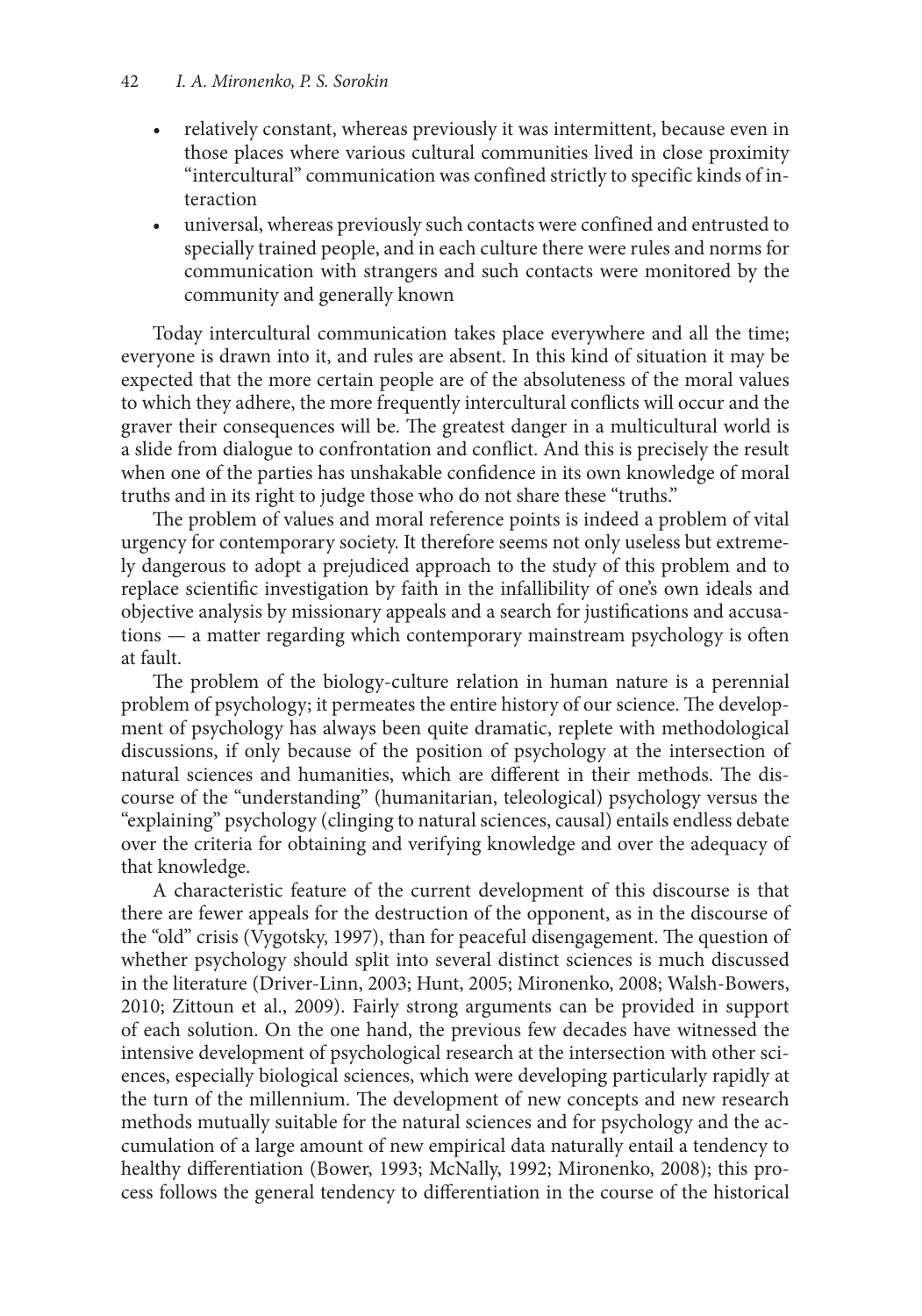development of science.<sup>1</sup> On the other hand, strong arguments are presented in favor of psychology's maintaining the status of an integrated science at the intersection of natural sciences and humanities: "Defining tensions make psychology a dynamic pluralism whose strands must collide and interact, generating both novel scientific discovery and emergent perspectival shifts in theory and areas of major interest. Because psychology *is* a single discipline, emerging out of these interdependent tensions" (Hunt, 2005, p. 372).

Is psychology able to sustain that dynamic pluralism? Whatever the boundaries of psychology may be, to overcome the contemporary crisis it has to break down the stereotype of the essential stability of human nature and of the pure unity of human biology and culture.

#### **References**

- Adair, J. G., & Vohra, N. (2003). The explosion of knowledge, references, and citations: Psychology's unique response to a crisis. *American Psychologist, 58*(1), 15–23. doi: 10.1037/0003- 066X.58.1.15
- Adkins, L., & Lury, L. (2009). What is the empirical. *European Journal of Social Theory, 12*, 5–20. doi: 10.1177/1368431008099641
- Auerbach, B. (2006). Publish and perish. *Actes de la Recherche en Sciences Sociales, 4*, 75–92. doi: 10.3917/arss.164.0075
- Back, L. (2012). Live sociology: Social research and its futures. *Sociological Review, 60*(S1), 18– 39. doi: 10.1111/j.1467-954X.2012.02115.x
- Batygin, G. S. (2004). Social scientists in times of crisis: The structural transformations within the disciplinary organization and thematic repertoire of the social sciences. *Studies in East European Thought, 56*(1), 7–54. doi: 10.1023/B:SOVI.0000007364.01092.90
- Beck, U. (2000). The cosmopolitan perspective: Sociology of the second age of modernity. *British Journal of Sociology, 51*(1), 79–105. doi: 10.1080/000713100358444
- Bower, G. H. (1993). The fragmentation of psychology? *American Psychologist, 48*(8), 905–907. doi: 10.1037/0003-066X.48.8.905
- Castro, J., & Lafuente, E. (2007). Westernalization in the mirror: On the cultural reception of Western psychology. *Integrative Psychological and Behavioral Science, 41*(1), 106–113. doi: 10.1007/s12124-007-9013-z
- Cole, S. (Ed.). (2001). *What's wrong with sociology?* New York: Transaction.
- Crompton, R. (2008). Forty years of sociology: Some comments. *Sociology 42*(6), 1218–1227. doi: 10.1177/0038038508096942
- Dafermos, M. (2015). Critical reflection on the reception of Vygotsky's theory in the international academic communities. In B. Selau & R. Fonseca de Castro (Eds.), *Cultural-Historical Theory: Educational Research in Different Contexts* (pp.19-38). Porto Alegre: EDIPUCRS.
- Driver-Linn, E. (2003). Where is psychology going? Structural fault lines revealed by psychologists' use of Kuhn. *American Psychologist*, *58*(4), 269–278. doi: 10.1037/0003-066- X.58.4.269
- Essex, C., & Smythe, W. E. (1999). Between numbers and notions. A critique of psychological measurement. *Theory and Psychology, 9*(6), 739–767. doi: 10.1177/0959354399096002
- <sup>1</sup> For example, chemistry and physics separated in the 18th century, when the number of methods and recognized facts specific to each topped the number of mutually accepted methods and facts; in these circumstances, further development required the splitting of a previously integrated science.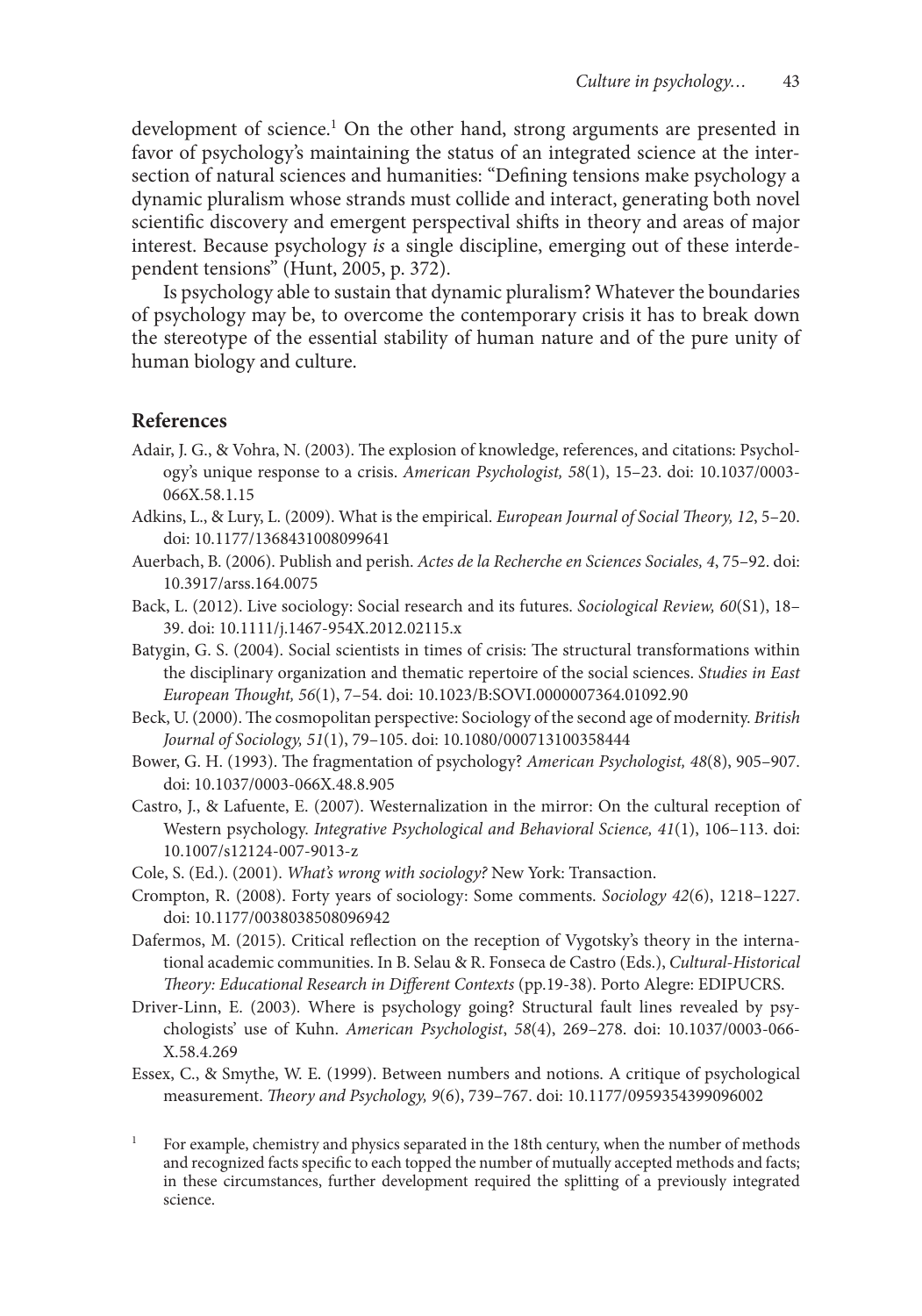- Gane, N. (2011). Measure, value and the current crises of sociology. *Sociological Review, 59*(S2), 151–173. doi: 10.1111/j.1467-954X.2012.02054.x
- Giddens, A. (2007, November/December). Doubting diversity's value. *Foreign Policy,* 87–88.
- Goertzen, J. R. (2008). On the possibility of unification: The reality and nature of the crisis in psychology. *Theory and Psychology*, *18*(6), 829–852. doi: 10.1177/0959354308097260
- Grace, R. C. (2001). On the failure of operationism. *Theory and Psychology, 11*(1), 5–33. doi: 10.1177/0959354301111001
- Hunt, H. T. (2005). Why psychology is/is not traditional science: The self-referential bases of psychological research and theory. *Review of General Psychology*, *9*(4), 358–374. doi: 10.1037/1089-2680.9.4.358
- Hyman, L., & Sturm, T. (2008). *Crisis debates in psychology: Causes, contexts, and consequences.* Berlin: Max Planck Institute for the History of Science. Retrieved from http://www.mpiwgberlin.mpg.de/PDF/CrisisWorkshop\_Abstracts.pdf
- Koltsova, V. A. (2007). Actual methodological problems of contemporary psychological science in Russia. *Psikhologicheskii Zhurnal [Psychological Journal]*, *28*(2), 5–18.
- Lash, S. (2009). Afterword: In praise of the a posteriori: Sociology and the empirical. *European Journal of Social Theory, 12*, 175–187. doi: 10.1177/1368431008099646
- Leontyev, A. N. (1965). *Problems of Psychic Development* . Moscow: Mysl.
- Leontiev, A. N. (1981). *Problems of psychic development.* Moscow: Moscow State University Publications (Original work published 1965).
- Luria, A. R. (1962). *Higher cortical functions in man.* Moscow: Moscow University Press.
- Luria, A. R. (1963). *Restoration of function after brain injury.* New York: Pergamon Press.
- Mandler, G. (2011). Crises and problems seen from experimental psychology. *Journal of Theoretical and Philosophical Psychology, 31*(4), 240–246. doi: 10.1037/a0023968
- Marsella, A. (2012). Psychology and globalization: Understanding a complex relationship. *Journal of Social Issues, 68*(3), 454–472. doi: 10.1111/j.1540-4560.2012.01758.x
- Mazilov, V. A. (2006). Theoretical problems of psychology at the beginning of the 21st century. *Psikhologicheskii Zhurnal [Psychological Journal], 27*(1), 23–34.
- McKie, L., & Ryan, L. (2012). Exploring trends and challenges in sociological research. *Sociology, 46*(6), 1–7. doi: 10.1177/0038038512452356
- McNally, R. J. (1992). Disunity in psychology: Chaos or speciation? *American Psychologist, 47*, 1054. doi: 10.1037/0003-066X.47.8.1054.a
- Michell, J. (2003). The quantitative imperative. Positivism, naive realism and the place of qualitative methods in psychology. *Theory and Psychology, 13*(1), 5–31. doi: 10.1177/0959354303013001758
- Mironenko, I. A. (2007). What causes doubts in the progress of psychological science? *Metodologia i Historia Psychologii [Methodology and History of Psychology], 3*, 94–107.
- Mironenko, I. A. (2008). The "crisis" of psychology: Is it general or local? *Voprosy Psikhologii [Issues in Psychology], 4*, 119–127.
- Mironenko, I. A. (2009). The past, the present and the future of the Russian school of comparative psychology. *Metodologia i Historia Psychologii [Methodology and History of Psychology], 4*(2), 45–59.
- Mironenko, I. A. (2013). The problem of morality in contemporary Russian psychology. *Russian Studies in Philosophy*, *51*(4), 51–63. doi: 10.2753/RSP1061-1967510403
- Moghaddam, F. M. (1987). Psychology in the three worlds: As reflected by the crisis in social psychology and the move toward indigenous third-world psychology. *American Psychologist, 42*(10), 912–920. doi: 10.1037/0003-066X.42.10.912
- Oak, E. (2007). Quo vadis the social sciences? Appropriating ground in the indeterminacy of knowledge crisis: The role of qualitative social work research. *International Journal of the Interdisciplinary Social Sciences, 1*(5), 69–78.